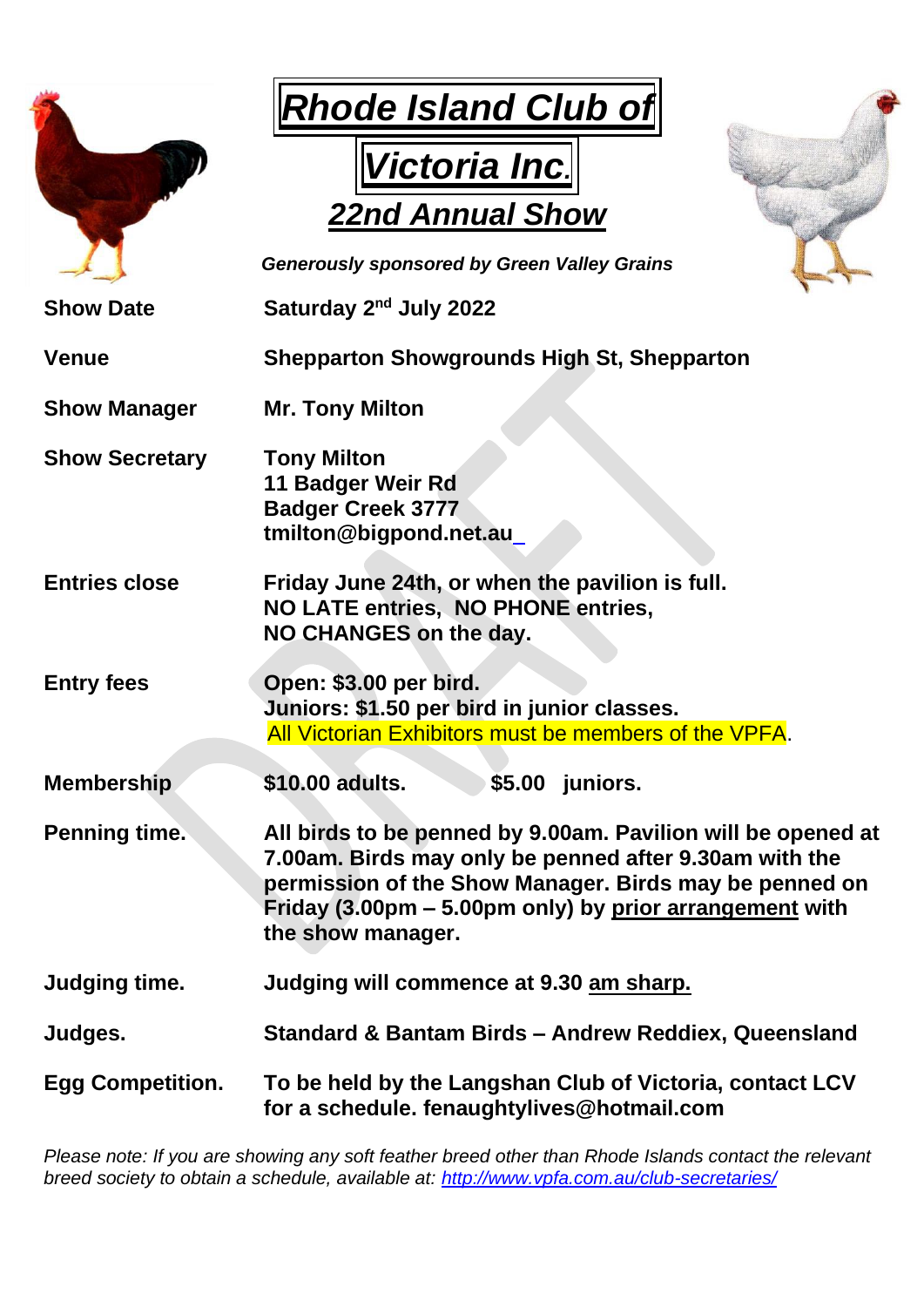### **Rhode Island Club of Victoria. Rules and regulations.**

All exhibitors should read these Rules and Regulations as they will be enforced by the show manager.

- 1. The society is affiliated with the VPFA and all Victorian resident exhibitors must be financial members of the VPFA.
- 2. If the show manager is absent for any reason the person delegated will fulfill the position of the show manager for whatever time necessary.
- 3. Exhibits cannot be removed from show pens after 9.30 am Saturday without the consent of the Show Manager.
- 4. The Rhode Island Club of Victoria will not be responsible for any mistake, accidents, loss or damage from any cause, though the greatest care will be taken.
- 5. The committee reserves the right to reject any entry without assigning a reason.
- 6. Any entry which appears sick or diseased may be ordered from the pavilion by the Show Manager.
- 7. The judge's decision shall be final. Any person found guilty of causing annoyance by loud comments about a judge's decision or insulting or unseemly behavior shall be liable to expulsion from the show and their exhibits ordered from the show and any of their judged exhibits will be disqualified.
- 8. Any bird entered in the wrong class will be disqualified.
- 9. Birds may only be given water prior to judging.
- 10. No bird shall be fed in pens between 9.30 am and completion of judging. (Birds only to be fed grain. No feeding of bread or other feeds will be permitted.)
- 11. All birds entered in young bird classes must be under 12 months of age.
- 12. The committee reserves the right to appoint a substitute judge if and where necessary.
- 13. If a junior exhibitor is living with a parent or guardian who also shows poultry, the junior must not show the same variety as the parent or guardian.
- 14. All junior exhibits must be **prepared, penned and unpenned** by the junior exhibitor.
- 15. **Juniors can enter in Open OR Junior classes but not both.** Exhibits entered in Open classes pay Open class entry fees and are eligible for Open Class awards only.
- 16. **Junior entries are eligible for Junior Awards only**. Junior class entries are to use the same schedule of classes as open, but to place a "J" in front of the numbers
- 17. Pairs entries are eligible for pairs awards only
- 18. The club reserves the right to remove exhibits from their pens for the purpose of taking photos, which may be used for promotional purposes.
- 19. Juniors and Minors must be accompanied by a parent or guardian at all times when participating in or attending events conducted by the Rhode Island Club of Victoria Inc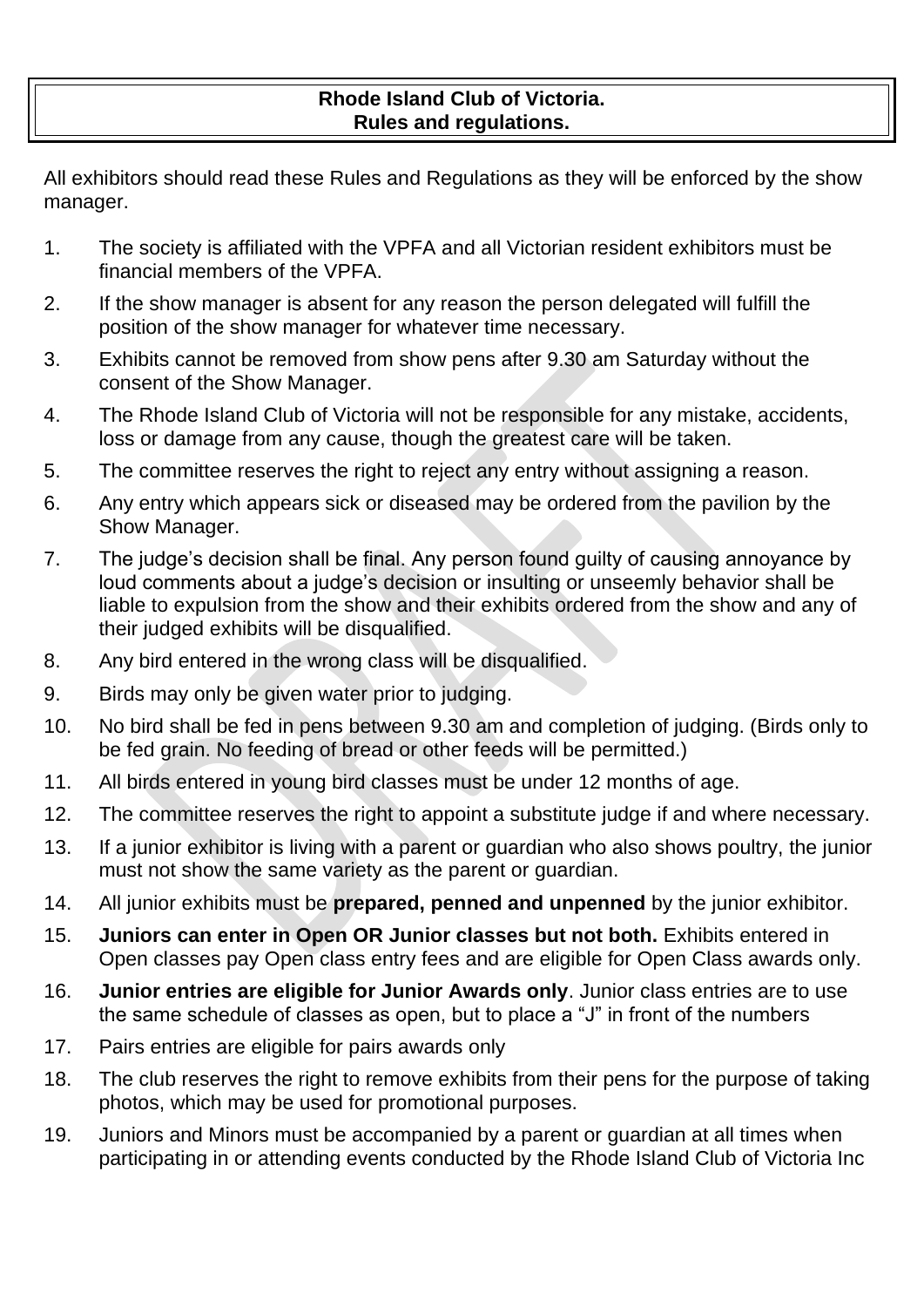#### AWARDS AND PRIZES

Champion Bird in Show incorporating Schampion Bird of Show Skin, Ski, Surf, Ballarat. 1 Bag Peters Poultry<br>RICA Presidents Trophy Grand Champion Bird Of Show Mix. Australasian Poultry Subscription (12 RICA Presidents Trophy Grand Champion Bird Of Show

Res Champion Bird in Show Skin, Ski and Surf – Ballarat

Champion Bantam The Jack Clark Memorial **Laucke Feed Voucher & Trophy**<br>
Trophy Champion Rhode Island Bantam<br>
Conated by the RICA Trophy Champion Rhode Island Bantam

Champion White of Show **Petstock (Golden Yolk)** Petstock (Golden Yolk)

Champion Standard White **Laucke Feed Voucher** 

**Champion Bantam Red** 

Ch Standard Rose Comb G and A Vella – Prize.

Ch Bantam Rose Comb G and A Vella – Prize

Champion Bantam Red Rose Comb Sponsored by Vella Family

Champion Standard Red Rose Comb Green Valley Grains

#### **SASH ONLY**

Res. Champion Standard Rose comb Res. Champion Bantam Rose comb Res. Champion Standard Bird Res. Champion Bantam Res. Champion Standard Red

months) and the contract of the contract of the months)

Green Valley Grains

Champion Standard Possum Pets – Ballarat (Golden Yolk)

Champion Standard Red Laucke Feed Voucher & Trophy donated by the RICA

Neil Overall Memorial (N. Hunter Trophy)

Ch Bantam White **China Transformation China Transformation** RICV Club Trophy Green Valley Grains

Ch Standard Single Comb **McMahons & Sons shell Grit.** McMahons & Sons shell Grit.

Ch Bantam Single Comb Bob French Memorial N. G. Hunter Trophy

Ch Std. Red Single Comb F. DeGruchy Memorial Trophy

Champion Junior Exhibit. Skin Skin Skin Skin Skin Skin Surf Ballarat / Peters pure animal food.

Reserve Champion Junior, **Petstock (Golden Yolk), INKA Flight Pestene.** 

Champion Exhibition Pair in Show. Sponsored by \$50 Voucher – Vetafarm

Champion Pullet Pair in Show. Sponsored by \$50 Voucher Vetafarm

Breeder Award for 2019 Sponsored by Vella Family

& Trophy donated by the RICA

Res. Champion Standard White Res. Champion Bantam Red Res. Champion Bantam White Res. Champion Exhibition Pair Res. Champion Pullet Pair

A Sash will be provided for first in classes of 4 or more.

*The pullet pairs* are presented as an evenly matched pair of pullets, of exhibition quality. *The exhibition pairs* are two birds which match the standard for exhibition.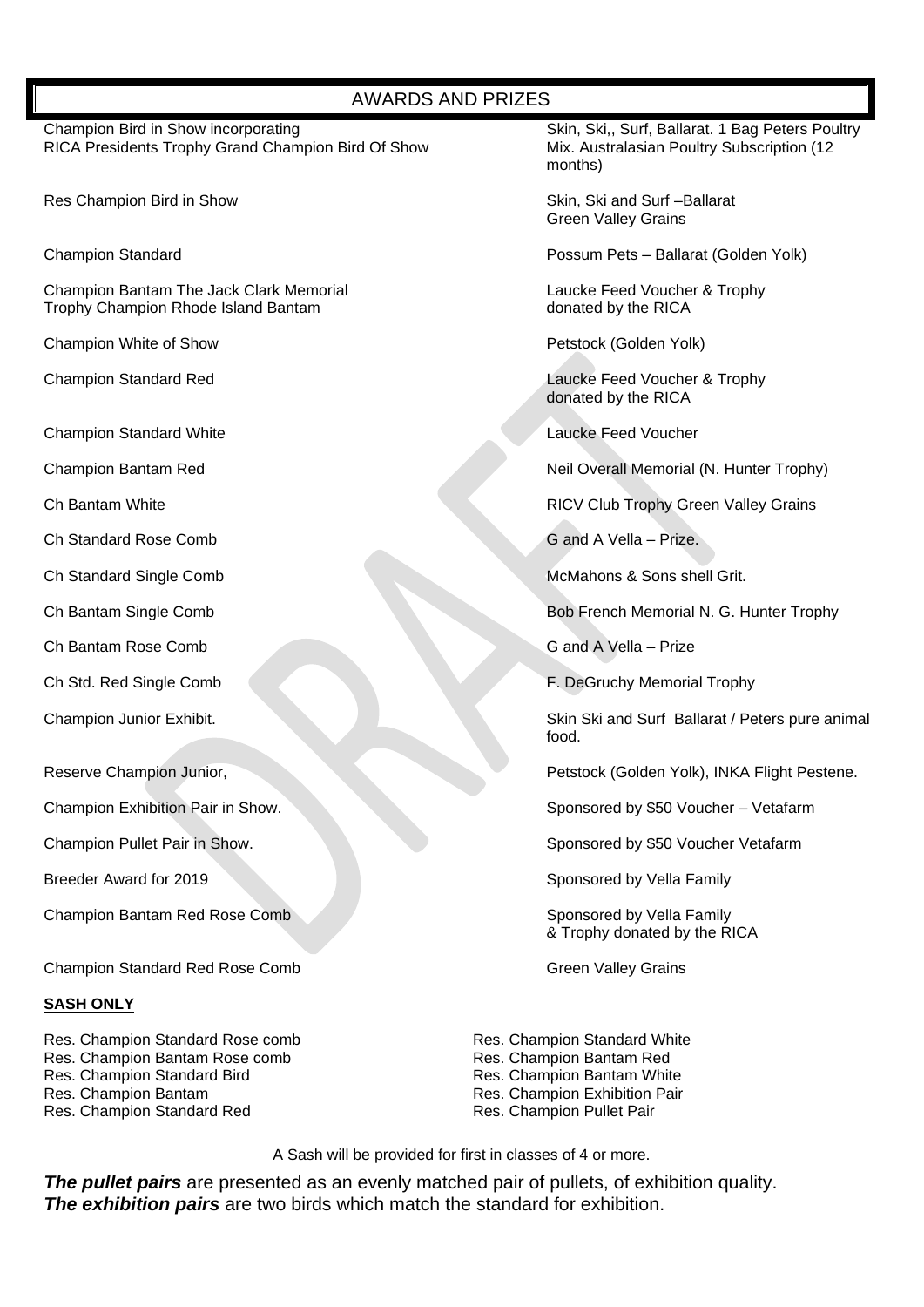### *BREEDERS AWARD*

The Breeder's Award will be awarded to the exhibitor who enters a cock, hen, cockerel and pullet into any one variety. The breeder's top placed bird will be allocated points on the basis of how many exhibitors in that class. If there are five exhibitors then the first placed bird will be awarded five points, 2nd bird four points etc. in the event of a tie bonus points will be awarded for major awards to determine the winner.

We thank all our trophy donors, the full list has not been finalized at the date printing. Late donations will be most acceptable. Trophies and sashes provided subject to availability and entry numbers.

## *It would be appreciated if members and visitors would support the Softfeather Clubs kitchen by purchasing their lunch from the pavilion kitchen.*

## *Note: Mega Super Draw Raffle run by the combined Soft feather clubs will be drawn on the day of Show, funds from this raffle support the cost of hiring the showgrounds pavilion*

| <b>VARIETY</b>                                           |                   |                 | Cock               | Hen                | <b>Ckl</b> | Plt. |
|----------------------------------------------------------|-------------------|-----------------|--------------------|--------------------|------------|------|
| <b>Standard R.I. Red</b>                                 |                   | Rose comb       | 1312               | 1313               | 1314       | 1315 |
| Standard R.I. Red                                        |                   | Single comb     | 1316               | 1317               | 1318       | 1319 |
| <b>Standard R.I. White</b>                               |                   | Rose comb       | 1320               | 1321               | 1322       | 1323 |
| Standard R.I. White                                      |                   | Single comb     | 1324               | 1325               | 1326       | 1327 |
| Bantam R.I. Red                                          |                   | Rose comb       | 3384               | 3385               | 3386       | 3387 |
| Bantam R.I. Red                                          |                   | Single comb     | 3388               | 3389               | 3390       | 3391 |
| Bantam R.I. White                                        |                   | Rose comb       | 3392               | 3393               | 3394       | 3395 |
| Bantam R. I. White                                       |                   | Single comb     | 3396               | 3397               | 3398       | 3399 |
| <b>Exhibition Pair</b>                                   |                   | <b>Standard</b> | 1488               |                    |            |      |
|                                                          |                   | <b>Bantam</b>   | 3560               |                    |            |      |
| <b>Pullet Pair</b>                                       |                   | Standard        | 1489               |                    |            |      |
|                                                          |                   | <b>Bantam</b>   | 3561               |                    |            |      |
| <b>WEIGHTS FOR STANDARD RHODE ISLAND</b><br>Cock:<br>Hen | 3.85kg<br>2.95 kg |                 | Cockerel<br>Pullet | 3.40 kg<br>2.50 kg |            |      |

## *Schedule of classes.*

WEIGHTS FOR BANTAM RHODE ISLAND

Male 1020 – 1135 grams. Female 850 – 960 grams.

**Birds are to be judged to the Australian Poultry Standards Edition 2**

*After the show many Hands Make Light Work! – We would appreciate if the exhibitors could scrape the shavings into a pile at the front of the pen, and remove water cups. Your assistance is appreciated in advance.*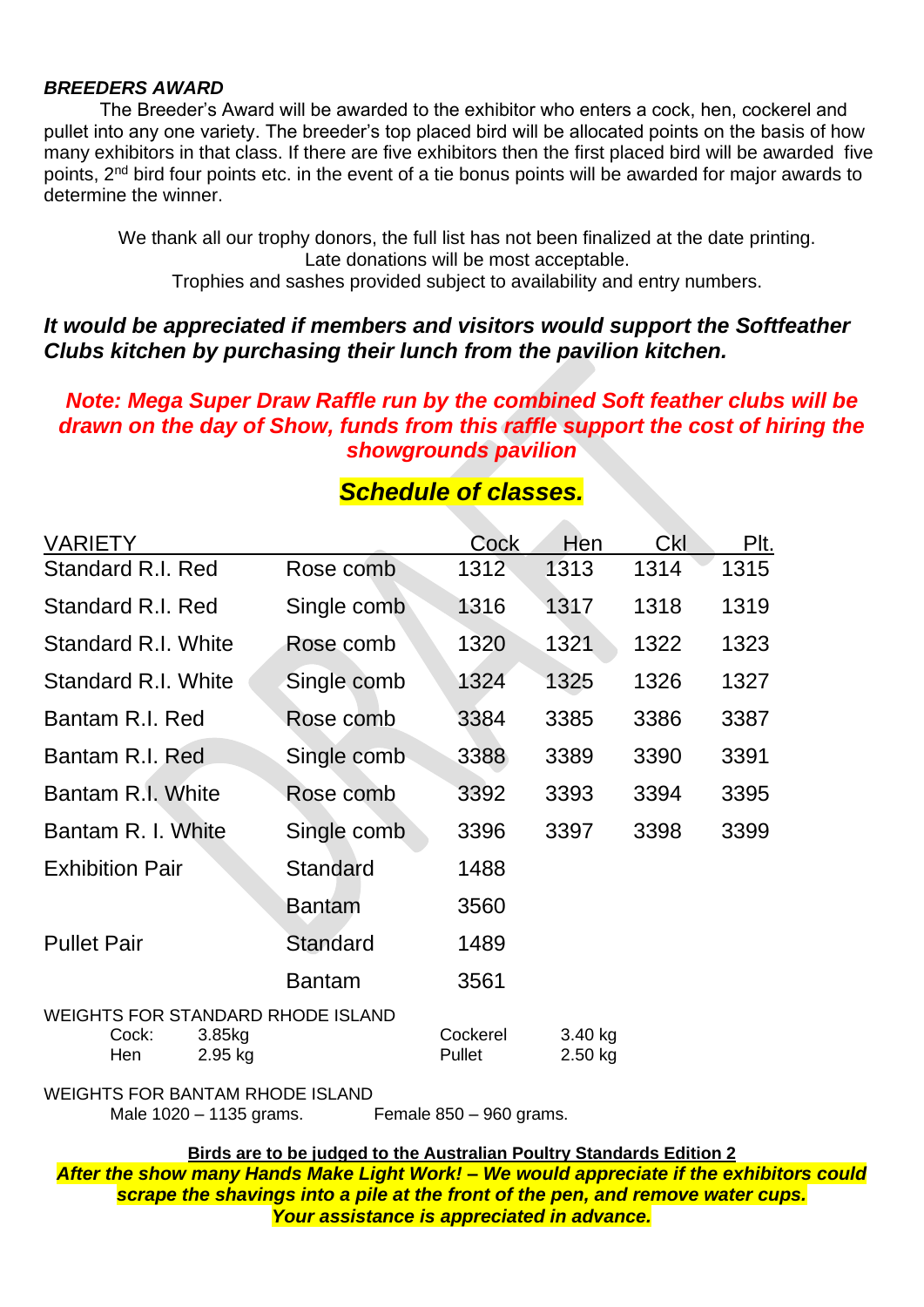# **Previous Rhode Island Club of Victoria Winners:**

|       | <b>Champion bird in Show;</b> | <b>Champion Standard</b> | <b>Champion Bantam.</b> |
|-------|-------------------------------|--------------------------|-------------------------|
| 2000: | R. Lindsay.                   | R. Lindsay               | G. Kemp.                |
| 2001: | G. Kemp.                      | G. Kemp.                 | N. Hunter.              |
| 2002: | G. & A. Vella.                | G. & A. Vella.           | N. Hunter.              |
| 2003: | G. & A. Vella.                | G. & A. Vella.           | G. Krohn.               |
| 2004: | N. Hunter.                    | R. Lindsay               | N. Hunter               |
| 2005. | G. Kemp                       | G. Kemp                  | K. George               |
| 2006  | G. Krohn                      | R. Overall               | G. Krohn                |
| 2007  | GP & AJ Vella                 | GP&AJVella               | N. Hunter               |
| 2008  | K. George                     | K. George                | N. Hunter               |
| 2009  | G. Krohn                      | D. Yoxall                | G. Krohn                |
| 2010  | R. Lindsay                    | R. Lindsay               | G. Krohn                |
| 2011  | K. George                     | W. Peck                  | K. George               |
| 2012  | D. Yoxall                     | G & A Vella              | D. Yoxall               |
| 2013  | GP & AJ Vella                 | GP & AJ Vella            | M. Gilmartin            |
| 2014  | D. Yoxall                     | D. Yoxall                | J.Brown                 |
| 2015  | K. George                     | K. George                | N. Hunter               |
| 2016  | N. Hunter                     | D. Yoxall                | N. Hunter               |
| 2017  | K. George                     | K. George                | T.Milton                |
| 2018  | J. Canning                    | T. Milton                | J. Canning              |
| 2019  | K.Gass                        | K.Gass                   | S. Macklin              |
| 2021  | K. George                     | K. George                | E. Hicks                |

## **Champion Exhibition pair in show Champion Pullet pair in show**

- 2014 N.G. Hunter D. Yoxall<br>2015 K. George D. Yoxall  $2015$  K. George 2016 N.G.Hunter D. Yoxall<br>2017 K.George K.George K.George 2017 K.George K.George K.George K.George K.George  $2018$  C.Mannix 2021
- 

## **Champion Junior in show**

2017 J.Canning 2018 C.Mannix 2021 C.Mannix



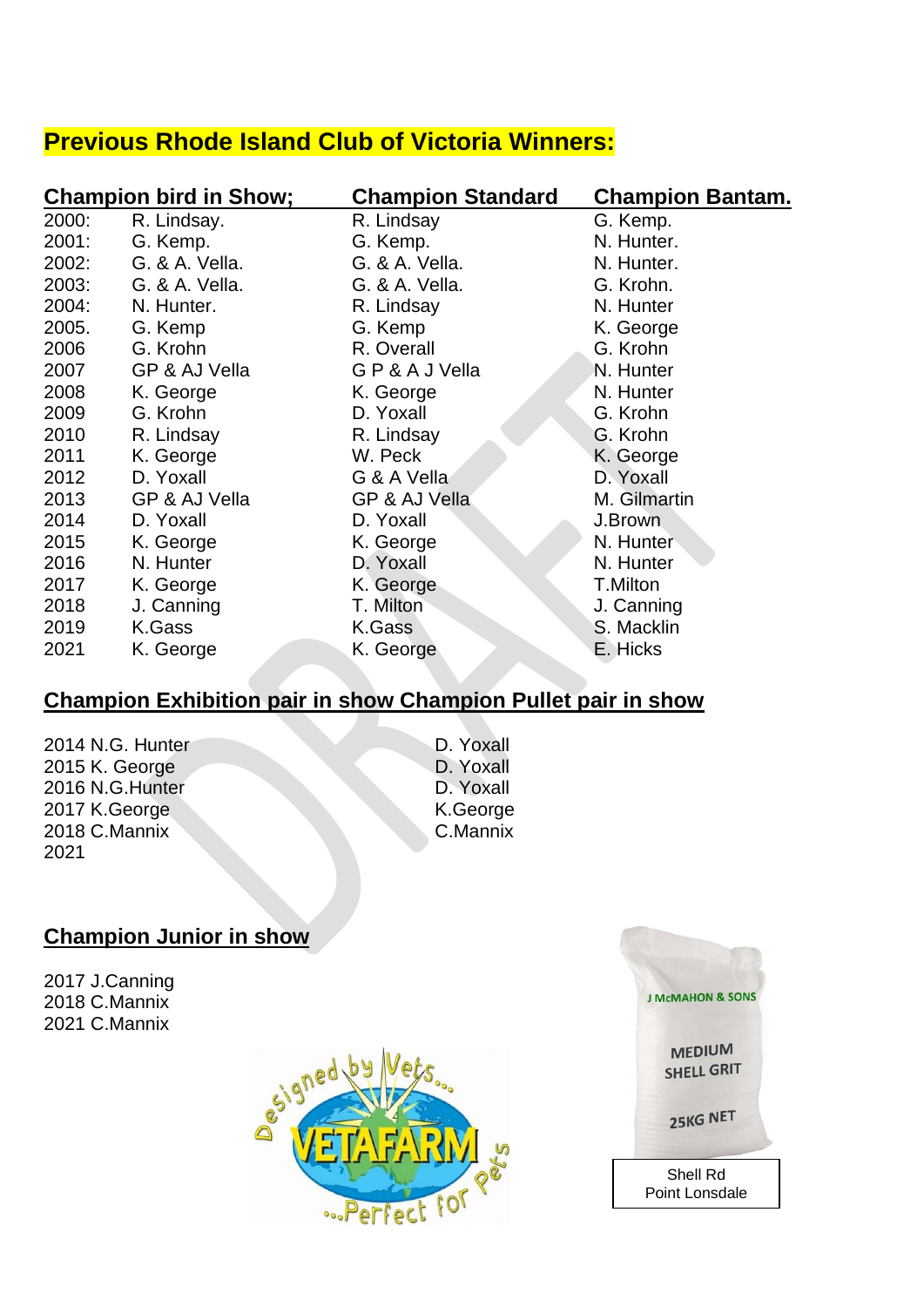*2021 Champion bird in Show Rhode Island Club of Victoria Kim George Rhode Island White Single Comb pullet*



*2021 Champion bantam in Show Rhode Island Club of Victoria Emily Hicks Rhode Island Red Single Comb Cockerel*



## **RHODE ISLAND CLUB OF VICTORIA**

**We would like to thank all of our fantastic sponsors for 2022**

Green Valley Grains VetaFarm Laucke Mills Peters Pure Animal foods Haymarket Ballarat Skin Ski and Surf Ballarat Australasian Poultry

Possum Pets Ballarat Mc Mahon and Sons N G Hunter G and A Vella Petstock Latrobe St & Mair St Ballarat INKA Flight Pestene. Petstock Ballarat

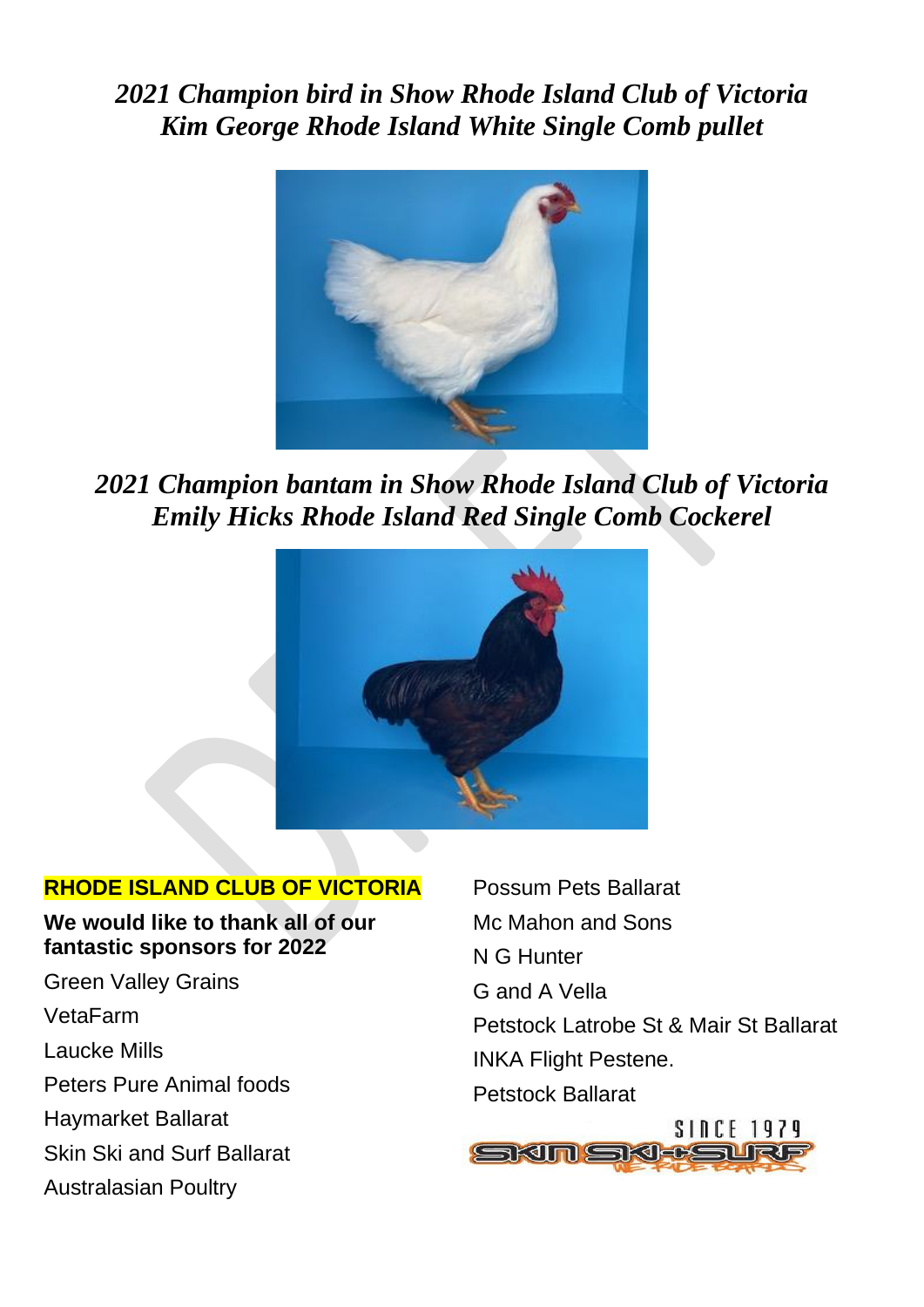### **Rhode Island Club of Victoria**

### **Rhode Island Club of Victoria**

| <b>Class</b> | Pen      | Details --- Breed/variety/sex                                                                                                                                               | Class | Pen | Details --- Breed/variety/sex                                                                                                                                               |
|--------------|----------|-----------------------------------------------------------------------------------------------------------------------------------------------------------------------------|-------|-----|-----------------------------------------------------------------------------------------------------------------------------------------------------------------------------|
|              |          |                                                                                                                                                                             |       |     |                                                                                                                                                                             |
|              |          |                                                                                                                                                                             |       |     |                                                                                                                                                                             |
|              |          |                                                                                                                                                                             |       |     |                                                                                                                                                                             |
|              |          |                                                                                                                                                                             |       |     |                                                                                                                                                                             |
|              |          |                                                                                                                                                                             |       |     |                                                                                                                                                                             |
|              |          |                                                                                                                                                                             |       |     |                                                                                                                                                                             |
|              |          |                                                                                                                                                                             |       |     |                                                                                                                                                                             |
|              |          |                                                                                                                                                                             |       |     |                                                                                                                                                                             |
|              |          |                                                                                                                                                                             |       |     |                                                                                                                                                                             |
|              |          |                                                                                                                                                                             |       |     |                                                                                                                                                                             |
|              |          |                                                                                                                                                                             |       |     |                                                                                                                                                                             |
|              |          |                                                                                                                                                                             |       |     |                                                                                                                                                                             |
|              |          |                                                                                                                                                                             |       |     |                                                                                                                                                                             |
|              |          |                                                                                                                                                                             |       |     |                                                                                                                                                                             |
|              |          |                                                                                                                                                                             |       |     |                                                                                                                                                                             |
|              |          |                                                                                                                                                                             |       |     |                                                                                                                                                                             |
|              |          |                                                                                                                                                                             |       |     |                                                                                                                                                                             |
|              |          |                                                                                                                                                                             |       |     |                                                                                                                                                                             |
|              |          |                                                                                                                                                                             |       |     |                                                                                                                                                                             |
|              |          |                                                                                                                                                                             |       |     |                                                                                                                                                                             |
|              |          |                                                                                                                                                                             |       |     |                                                                                                                                                                             |
|              |          |                                                                                                                                                                             |       |     |                                                                                                                                                                             |
|              |          |                                                                                                                                                                             |       |     |                                                                                                                                                                             |
|              |          |                                                                                                                                                                             |       |     |                                                                                                                                                                             |
|              |          |                                                                                                                                                                             |       |     |                                                                                                                                                                             |
|              |          |                                                                                                                                                                             |       |     |                                                                                                                                                                             |
|              |          |                                                                                                                                                                             |       |     |                                                                                                                                                                             |
|              |          |                                                                                                                                                                             |       |     |                                                                                                                                                                             |
|              |          |                                                                                                                                                                             |       |     |                                                                                                                                                                             |
|              |          |                                                                                                                                                                             |       |     |                                                                                                                                                                             |
|              |          |                                                                                                                                                                             |       |     |                                                                                                                                                                             |
|              |          | $\ldots$ entries $\omega$ $\ldots$ $\omega$                                                                                                                                 |       |     |                                                                                                                                                                             |
|              | Donation |                                                                                                                                                                             |       |     | <b>TOTAL \$ </b>                                                                                                                                                            |
|              |          | <b>TOTAL\$ </b>                                                                                                                                                             |       |     |                                                                                                                                                                             |
|              |          | I Certify that the birds entered by me are my bona fide<br>property and I agree to carry out and be bound by the<br>Rules and regulations of this exhibition and the PSBEV. |       |     | I Certify that the birds entered by me are my bona fide<br>property and I agree to carry out and be bound by the<br>Rules and regulations of this exhibition and the PSBEV. |
|              |          |                                                                                                                                                                             |       |     |                                                                                                                                                                             |